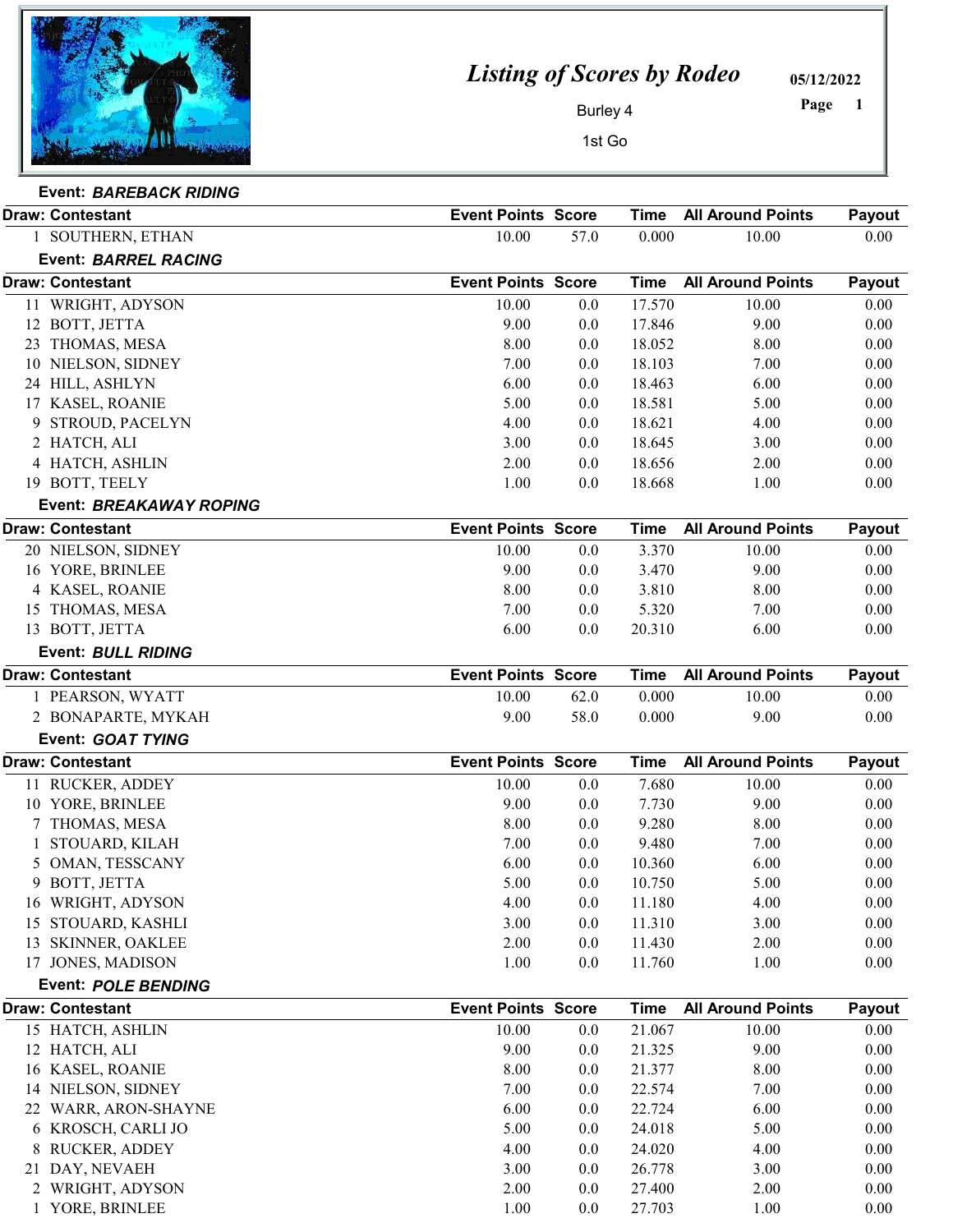

Event: *SADDLE BRONC*

## *Listing of Scores by Rodeo*

05/12/2022

 Page

Burley 4

1st Go

| LVUIII. <i>SAUULE DRUIVU</i> |                           |      |        |                          |        |
|------------------------------|---------------------------|------|--------|--------------------------|--------|
| <b>Draw: Contestant</b>      | <b>Event Points Score</b> |      | Time   | <b>All Around Points</b> | Payout |
| 2 LYMAN, WYATT               | 10.00                     | 42.0 | 0.000  | 10.00                    | 0.00   |
| Event: STEER WRESTLING       |                           |      |        |                          |        |
| <b>Draw: Contestant</b>      | <b>Event Points Score</b> |      | Time   | <b>All Around Points</b> | Payout |
| 5 SOUTHERN, ETHAN            | 10.00                     | 0.0  | 4.210  | 10.00                    | 0.00   |
| 3 MATTHEWS, DEREK            | 9.00                      | 0.0  | 5.070  | 9.00                     | 0.00   |
| 2 KOFOED, SAM                | 8.00                      | 0.0  | 5.810  | 8.00                     | 0.00   |
| NANNINI, WILL                | 7.00                      | 0.0  | 12.660 | 7.00                     | 0.00   |
| 4 CRUZ, LUCAS                | 6.00                      | 0.0  | 16.650 | 6.00                     | 0.00   |
|                              |                           |      |        |                          |        |

|    | Event: TEAM ROPING        |                           |     |             |                          |        |
|----|---------------------------|---------------------------|-----|-------------|--------------------------|--------|
|    | <b>Draw: Contestant</b>   | <b>Event Points Score</b> |     | <b>Time</b> | <b>All Around Points</b> | Payout |
|    | 18 KOFOED, SAM (1)        | 10.00                     | 0.0 | 9.090       | 10.00                    | 0.00   |
|    | 18 NANNINI, WILL (2)      | 10.00                     | 0.0 | 9.090       | 10.00                    | 0.00   |
|    | 16 PARKER, ASHTON (1)     | 9.00                      | 0.0 | 9.880       | 9.00                     | 0.00   |
|    | 16 CRUZ, LUCAS (2)        | 9.00                      | 0.0 | 9.880       | 9.00                     | 0.00   |
| 3  | BOTT, TEELY (1)           | 8.00                      | 0.0 | 17.260      | 8.00                     | 0.00   |
| 3  | SEVERE, BRY (2)           | 8.00                      | 0.0 | 17.260      | 8.00                     | 0.00   |
| 2  | PARKER, BRANSON (1)       | 7.00                      | 0.0 | 17.350      | 7.00                     | 0.00   |
|    | 2 FLORES, ADRIAN (2)      | 7.00                      | 0.0 | 17.350      | 7.00                     | 0.00   |
| 11 | JONES, MESA (1)           | 6.00                      | 0.0 | 18.600      | 6.00                     | 0.00   |
| 11 | STOUARD, KILAH (2)        | 6.00                      | 0.0 | 18.600      | 6.00                     | 0.00   |
| 5  | GORECKI, JT (2)           | 5.00                      | 0.0 | 21.270      | 5.00                     | 0.00   |
| 9  | STOUARD, KASHLI (1)       | 5.00                      | 0.0 | 23.570      | 5.00                     | 0.00   |
| 9  | STAPELMAN, CLAY (2)       | 4.00                      | 0.0 | 23.570      | 4.00                     | 0.00   |
|    | WARR, ARON-SHAYNE (1)     | 4.00                      | 0.0 | 24.640      | 4.00                     | 0.00   |
|    | 1 MATTHEWS, BRIGGS (2)    | 3.00                      | 0.0 | 24.640      | 3.00                     | 0.00   |
|    | 7 IVESON, SAMANTHA (1)    | 3.00                      | 0.0 | 28.130      | 3.00                     | 0.00   |
|    | 7 DOWNS, RIGGIN (2)       | 2.00                      | 0.0 | 28.130      | 2.00                     | 0.00   |
|    | 15 RUCKER, ADDEY (1)      | 2.00                      | 0.0 | 31.350      | 2.00                     | 0.00   |
|    | 15 SPRATLING, WESLEY (2)  | 1.00                      | 0.0 | 31.350      | 1.00                     | 0.00   |
|    | Event: TIE DOWN ROPING    |                           |     |             |                          |        |
|    | <b>Draw: Contestant</b>   | <b>Event Points Score</b> |     | <b>Time</b> | <b>All Around Points</b> | Payout |
|    | 4 CRUZ, LUCAS             | 10.00                     | 0.0 | 15.260      | 10.00                    | 0.00   |
|    | 1 NANNINI, WILL           | 9.00                      | 0.0 | 15.960      | 9.00                     | 0.00   |
|    | 11 ZEBARTH, JOE           | 8.00                      | 0.0 | 16.110      | 8.00                     | 0.00   |
|    | 2 SEVERE, BRY             | 7.00                      | 0.0 | 17.750      | 7.00                     | 0.00   |
|    | 6 LARSON, BRYETT          | 6.00                      | 0.0 | 36.780      | 6.00                     | 0.00   |
|    | Event: boys jr high goats |                           |     |             |                          |        |
|    | <b>Draw: Contestant</b>   | <b>Event Points Score</b> |     | Time        | <b>All Around Points</b> | Payout |
|    | 3 STOUARD, CHASE          | 10.00                     | 0.0 | 11.980      | 10.00                    | 0.00   |

| <b>Draw: Contestant</b>     | <b>Event Points Score</b> |     | Time   | <b>All Around Points</b> | <b>Pavout</b> |
|-----------------------------|---------------------------|-----|--------|--------------------------|---------------|
| Event: girls jr high brkawy |                           |     |        |                          |               |
| 8 SEVERE, SKEETER           | 3.00                      | 0.0 | 20.170 | 3.00                     | 0.00          |
| 1 STAPLEMAN, KYLE           | 4.00                      | 0.0 | 19.340 | 4.00                     | 0.00          |
| 2 OMAN, CHALLIS             | 5.00                      | 0.0 | 16.560 | 5.00                     | 0.00          |
| 5 LARSON, MAKARTY           | 6.00                      | 0.0 | 15.060 | 6.00                     | 0.00          |
| 7 LAMMERS, BROCK            | 7.00                      | 0.0 | 14.230 | 7.00                     | 0.00          |
| 4 JONES, WALKER             | 8.00                      | 0.0 | 13.670 | 8.00                     | 0.00          |
| 6 THOMAS, RIO               | 9.00                      | 0.0 | 13.040 | 9.00                     | 0.00          |
| 3 STOUARD, CHASE            | 10.00                     | 0.0 | 11.980 | 10.00                    | 0.00          |
|                             |                           |     |        |                          |               |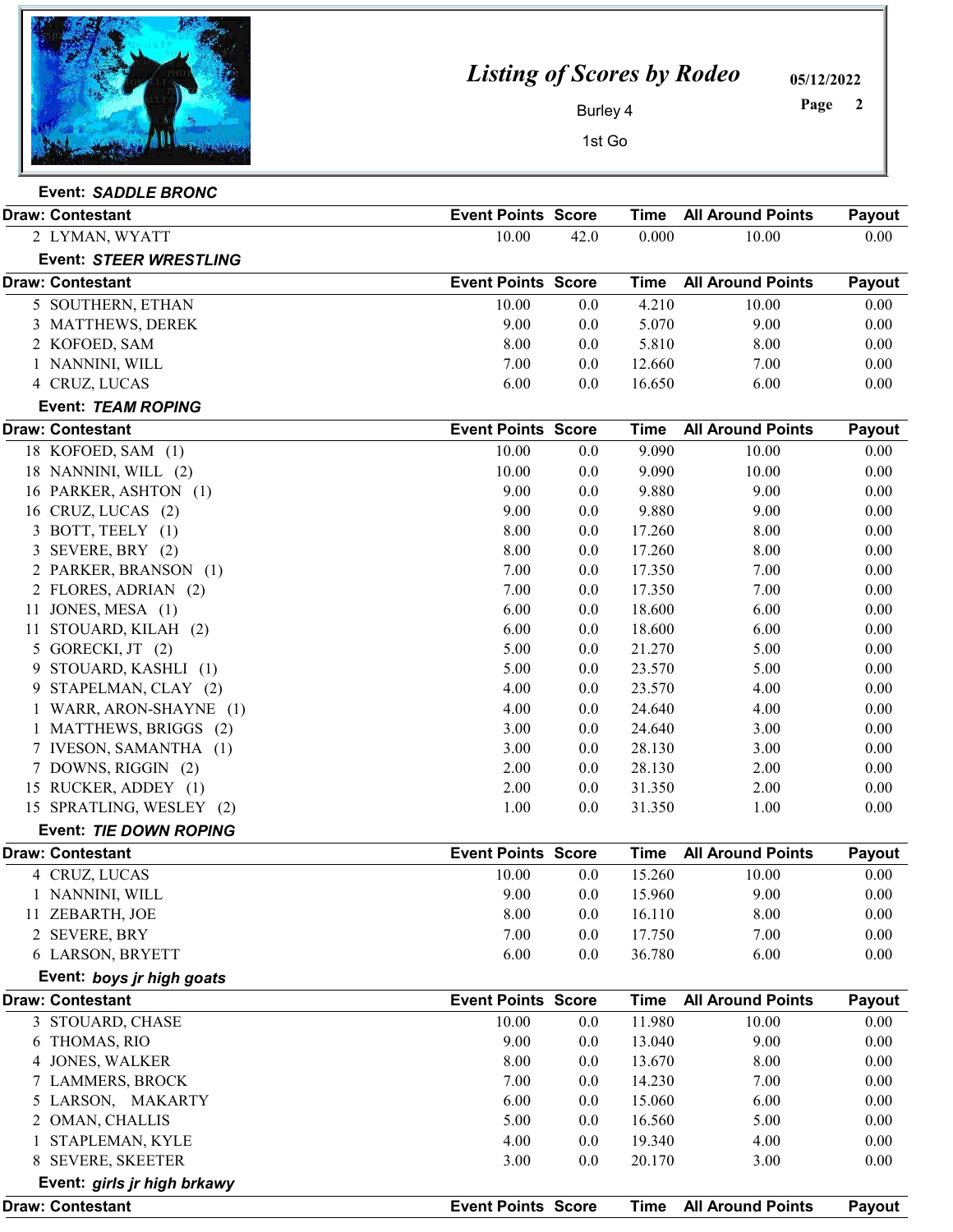| 14 CHAMPNEYS, HADLEY BEE                        | <b>Listing of Scores by Rodeo</b><br>10.00 | Burley 4<br>1st Go<br>0.0 | 4.430                 | 05/12/2022<br>Page<br>10.00 | 3<br>0.00      |
|-------------------------------------------------|--------------------------------------------|---------------------------|-----------------------|-----------------------------|----------------|
| 6 RUCKER, JAYLEE                                | 9.00                                       | 0.0                       | 4.640                 | 9.00                        | 0.00           |
| MAI, SAMANTHA                                   | 8.00                                       | 0.0                       | 5.100                 | 8.00                        | 0.00           |
| 13 GORECKI, ADA                                 | 7.00                                       | 0.0                       | 5.200                 | 7.00                        | 0.00           |
| 7 CHADWICK, TYLEE                               | 6.00                                       | 0.0                       | 13.470                | 6.00                        | 0.00           |
| Event: girls jr high goats                      |                                            |                           |                       |                             |                |
| <b>Draw: Contestant</b>                         | <b>Event Points Score</b>                  |                           | <b>Time</b>           | <b>All Around Points</b>    | Payout         |
| 11 NANNINI, RUBY JO                             | 10.00                                      | 0.0                       | 11.470                | 10.00                       | 0.00           |
| 12 SLAGOWSKI, ELLIE                             | 9.00                                       | 0.0                       | 11.570                | 9.00                        | 0.00           |
| 4 BRICE, MADISON                                | 8.00                                       | 0.0                       | 11.630                | 8.00                        | 0.00           |
| RUCKER, MACEY<br>3                              | 7.00                                       | 0.0                       | 12.220                | 7.00                        | 0.00           |
| 6 PORATH, MYLEE                                 | 6.00                                       | 0.0                       | 12.430                | 6.00                        | 0.00           |
| <b>CHAMPNEYS, HADLEY BEE</b><br>9               | 5.00                                       | 0.0                       | 14.220                | 5.00                        | 0.00           |
| 13 CHADWICK, TYLEE                              | 4.00                                       | 0.0                       | 14.290                | 4.00                        | 0.00           |
| <b>SEVERE, REATA</b>                            | 3.00                                       | 0.0                       | 14.720                | 3.00                        | 0.00           |
| STROUD, MAEKENYA<br>8                           | 2.00                                       | 0.0                       | 15.630                | 2.00                        | 0.00           |
| 2 STAPLEMAN, DALI                               | 1.00                                       | 0.0                       | 15.920                | 1.00                        | 0.00           |
| Event: jr high barrels                          |                                            |                           |                       |                             |                |
| <b>Draw: Contestant</b>                         | <b>Event Points Score</b>                  |                           | <b>Time</b>           | <b>All Around Points</b>    | Payout         |
| 12 NANNINI, RUBY JO                             | 10.00                                      | 0.0                       | 18.015                | 10.00                       | 0.00           |
| 11 BOWMAN, BREKK                                | 9.00                                       | 0.0                       | 18.076                | 9.00                        | 0.00           |
| 7 RUCKER, JAYLEE                                | 8.00                                       | 0.0                       | 18.100                | 8.00                        | 0.00           |
| 17 SLAGOWSKI, ELLIE                             | 7.00                                       | 0.0                       | 18.151                | 7.00                        | 0.00           |
| <b>CHAMPNEYS, HADLEY BEE</b><br>15              | 6.00                                       | 0.0                       | 18.217                | 6.00                        | 0.00           |
| 2 RUCKER, MACEY                                 | 5.00                                       | 0.0                       | 18.242                | 5.00                        | 0.00           |
| 13 CHADWICK, TYLEE<br>21 STAPLEMAN, DALI        | 4.00<br>3.00                               | 0.0<br>0.0                | 18.549<br>19.283      | 4.00<br>3.00                | 0.00<br>0.00   |
| STROUD, MAEKENYA<br>20                          | 2.00                                       | 0.0                       | 19.376                | 2.00                        | 0.00           |
| 6 SEVERE, REATA                                 | 1.00                                       | 0.0                       | 19.392                | 1.00                        | 0.00           |
|                                                 |                                            |                           |                       |                             |                |
| Event: jr high poles<br><b>Draw: Contestant</b> | <b>Event Points Score</b>                  |                           |                       | <b>All Around Points</b>    |                |
|                                                 | 10.00                                      |                           | <b>Time</b><br>20.566 | 10.00                       | Payout<br>0.00 |
| 18 HATCH, MAIAH                                 | 9.00                                       | 0.0<br>0.0                | 21.517                | 9.00                        | 0.00           |
| 15 BOWMAN, BREKK<br>13 RUCKER, MACEY            | 8.00                                       | 0.0                       | 21.810                | 8.00                        | 0.00           |
| 7 BRICE, MADISON                                | 7.00                                       | 0.0                       | 22.093                | 7.00                        | 0.00           |
| 11 PORATH, MYLEE                                | 6.00                                       | 0.0                       | 23.593                | 6.00                        | 0.00           |
| 9 CHADWICK, TYLEE                               | 5.00                                       | 0.0                       | 27.522                | 5.00                        | 0.00           |
| 14 SLAGOWSKI, ELLIE                             | 4.00                                       | 0.0                       | 27.871                | 4.00                        | 0.00           |
| 1 WATSON, HAILEY                                | 3.00                                       | 0.0                       | 28.786                | 3.00                        | 0.00           |
| 19 STROUD, MAEKENYA                             | 2.00                                       | 0.0                       | 29.458                | 2.00                        | 0.00           |
| 3 WHITING, KELLEE                               | 1.00                                       | 0.0                       | 31.288                | 1.00                        | 0.00           |
| Event: jr high team roping                      |                                            |                           |                       |                             |                |
| <b>Draw: Contestant</b>                         | <b>Event Points Score</b>                  |                           | <b>Time</b>           | <b>All Around Points</b>    | Payout         |
| 5 THOMAS, RIO (1)                               | 10.00                                      | 0.0                       | 15.410                | 10.00                       | 0.00           |
| OMAN, CHALLIS (2)<br>5                          | 10.00                                      | 0.0                       | 15.410                | 10.00                       | 0.00           |
| 2 MATTHEW, KINSLEE (1)                          | 9.00                                       | 0.0                       | 17.840                | 9.00                        | 0.00           |
| 2 RUCKER, JAYLEE (2)                            | 9.00                                       | 0.0                       | 17.840                | 9.00                        | 0.00           |
| 7 BRICE, MADISON (1)                            | 8.00                                       | 0.0                       | 30.130                | 8.00                        | 0.00           |
| 7 SEVERE, MYA (2)                               | 8.00                                       | 0.0                       | 30.130                | 8.00                        | 0.00           |
| Event: jr high tie down                         |                                            |                           |                       |                             |                |
| <b>Draw: Contestant</b>                         | <b>Event Points Score</b>                  |                           | Time                  | <b>All Around Points</b>    | Payout         |

÷.